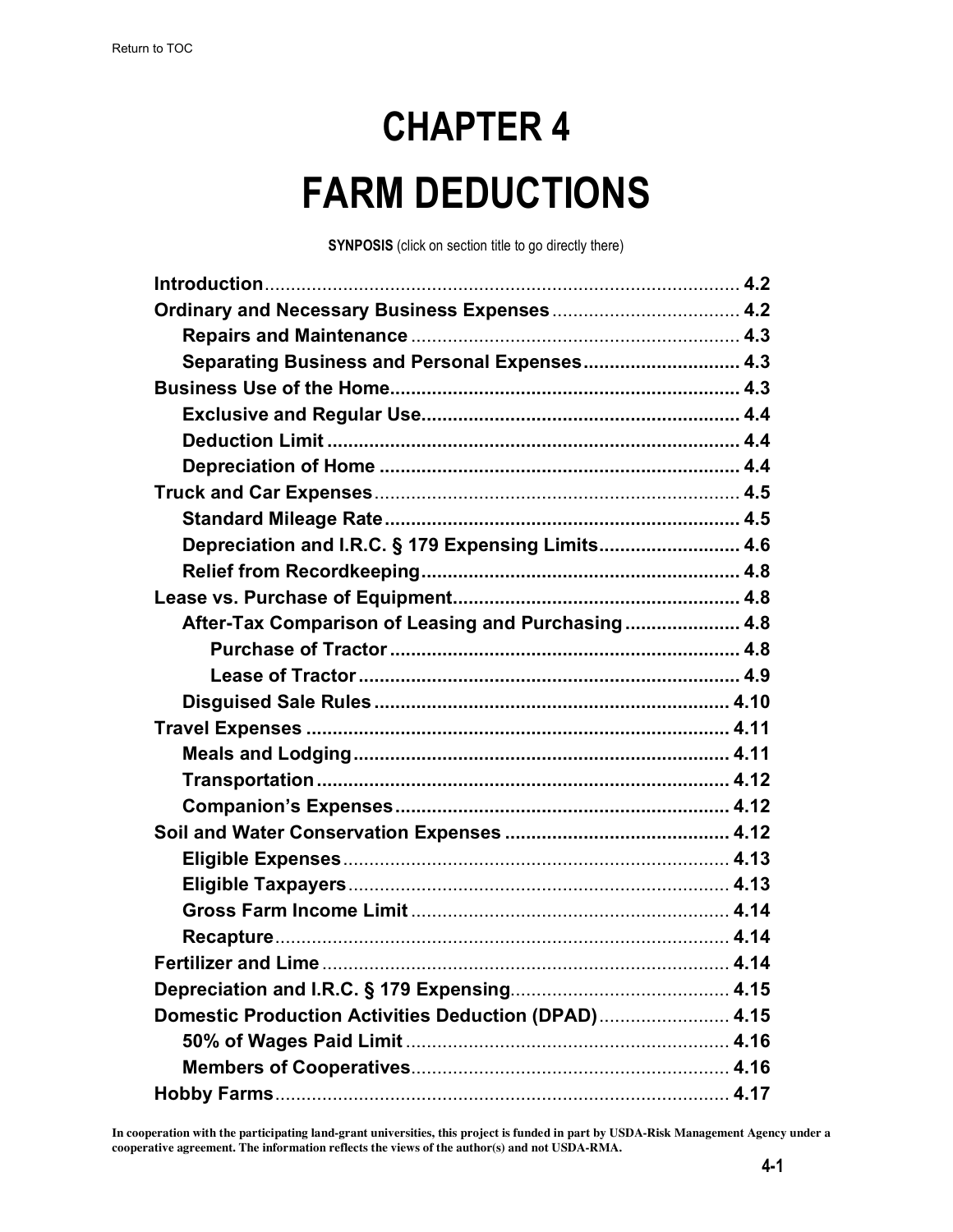<span id="page-1-0"></span>

### **Introduction**

Some income tax deductions, although available to all business taxpayers, have special rules for farmers. Other deductions, such as soil and water conservation expenses, are available only to farmers and ranchers. This discussion is intended to help operators of farms and ranches optimize deductions to reduce their tax liability.

Some deductions discussed in this chapter are not claimed on Schedule F (Form 1040), Profit or Loss from Farming. However, farmers need to be familiar with these possible deductions, such as the Domestic Production Activities Deduction (DPAD).

#### **Ordinary and Necessary Business Expenses**

The Internal Revenue Code allows taxpayers to deduct "ordinary and necessary expenses paid . . . in carrying on any trade or business." These ordinary and necessary expenses include fertilizer, pesticides, lime, seeds, repairs to equipment, and other costs of operating a farm business. This chapter explains how you determine whether an expense is "ordinary and necessary" and therefore deductible from gross farm income.

The portion of Schedule F (Form 1040) shown in Figure 4.1 itemizes most of the deductible expenses that are likely to be incurred in a farming business. Farmers can use line 34, "Other expenses," to claim deductions that are not listed on lines 12 through 33.

| Part II | Farm Expenses-Cash and Accrual Method.                                                   |     |    | Do not include personal or living expenses such as taxes, insurance, or repairs on your home. |     |  |
|---------|------------------------------------------------------------------------------------------|-----|----|-----------------------------------------------------------------------------------------------|-----|--|
| 12      | and truck expenses<br>(see<br>Car                                                        |     | 25 | Pension and profit-sharing plans                                                              | 25  |  |
|         | instructions). Also attach Form 4562                                                     | 12  | 26 | Rent or lease (see instructions):                                                             |     |  |
| 13      | Chemicals                                                                                | 13  | a  | Vehicles, machinery, and                                                                      |     |  |
| 14      | Conservation expenses (see instructions)                                                 | 14  |    | equipment                                                                                     | 26a |  |
| 15      | Custom hire (machine work).                                                              | 15  | b  | Other (land, animals, etc.)                                                                   | 26b |  |
| 16      | Depreciation and section 179                                                             |     | 27 | Repairs and maintenance                                                                       | 27  |  |
|         | expense deduction not claimed                                                            |     | 28 | Seeds and plants                                                                              | 28  |  |
|         | elsewhere (see instructions).                                                            | 16  | 29 | Storage and warehousing                                                                       | 29  |  |
| 17      | Employee benefit programs other                                                          |     | 30 |                                                                                               | 30  |  |
|         | than on line $25$ .                                                                      | 17  | 31 | Taxes                                                                                         | 31  |  |
| 18      | Feed<br>the contract of the contract of                                                  | 18  | 32 | Utilities                                                                                     | 32  |  |
| 19      | Fertilizers and lime                                                                     | 19  | 33 | Veterinary, breeding, and medicine                                                            | 33  |  |
| 20      | Freight and trucking                                                                     | 20  | 34 | Other expenses (specify):                                                                     |     |  |
| 21      | Gasoline, fuel, and oil                                                                  | 21  | a  |                                                                                               | 34a |  |
| 22      | Insurance (other than health)                                                            | 22  | b  |                                                                                               | 34b |  |
| 23      | Interest:                                                                                |     | c  |                                                                                               | 34c |  |
| a       | Mortgage (paid to banks, etc.)                                                           | 23a | d  |                                                                                               | 34d |  |
| b       | Other<br>the contract of the contract of the contract of the contract of the contract of | 23b |    |                                                                                               | 34e |  |
| 24      | Labor hired (less employment credits)                                                    | 24  |    |                                                                                               | 34f |  |

#### **Figure 4.1: Part II of Schedule F (Form 1040)**

Reporting all farm income and expenses on the proper lines allows you to compare line entries from one year to the next to ensure that you have not missed a deduction and to make management decisions about optimizing your expenses.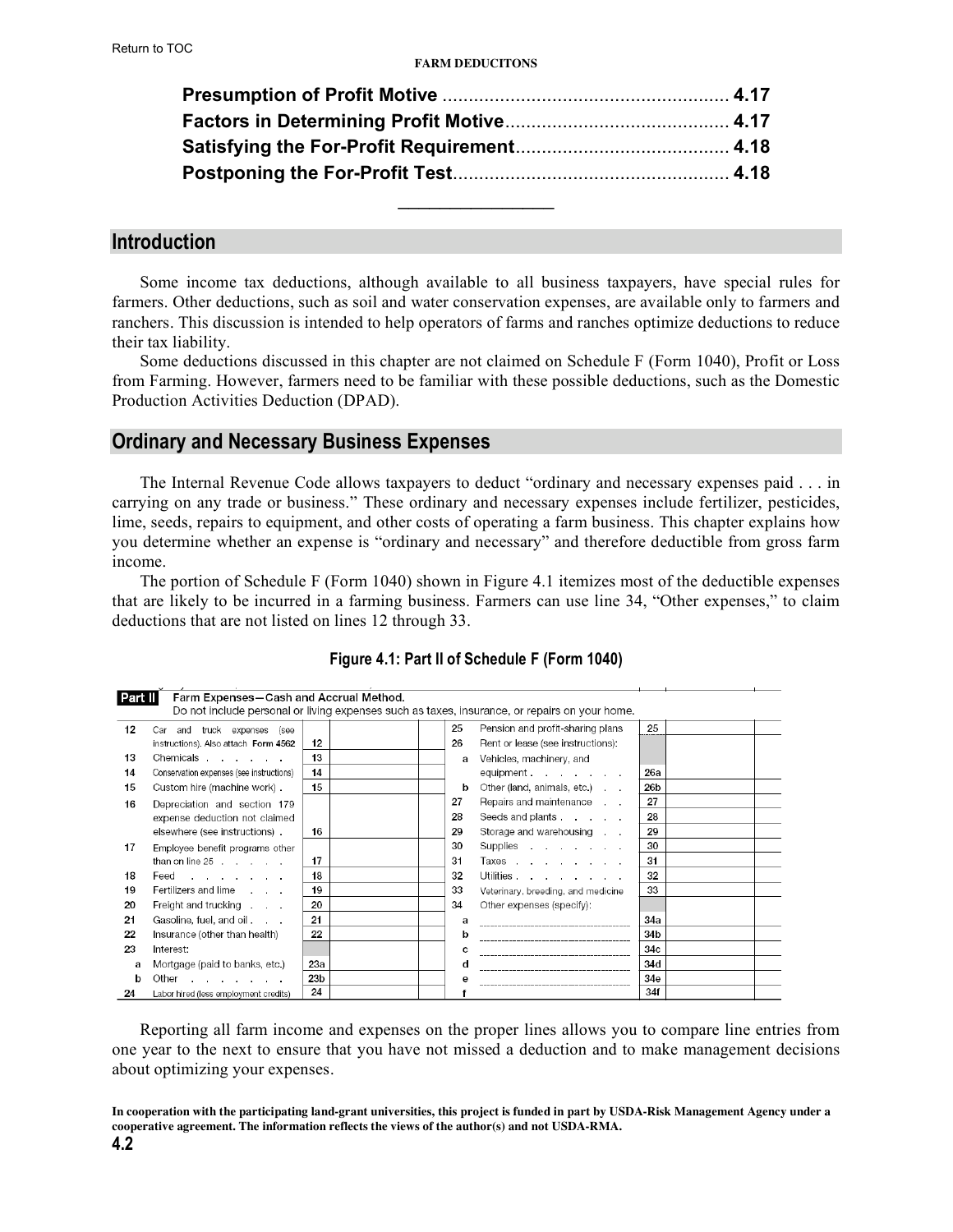<span id="page-2-0"></span>Some farm expenses, such as interest paid, are reported in subcategories on Schedule F (Form 1040). The mortgage interest that banks, farm credit associations, and other financial institutions report to you and the IRS on Form 1098, Mortgage Interest Statement, is entered on line 23a so that the IRS can match the Form 1098 amount with the amount you report on your tax return. Line 23b records other interest paid in your farming business that is not reported on a Form 1098, such as interest paid on a note held by the financing arm of your local implement dealer.

Rent expenses are split between machinery and equipment leases reported on line 26a and land rents reported on line 26b. Labor expenses are reported on line 24, and employee benefits and pension and profit-sharing expenses are reported on lines 17 and 25, respectively.

## **Repairs and Maintenance**

Equipment maintenance expenses are deductible in the year they are paid if they are repairs but they must be capitalized and depreciated (as discussed later in this chapter) if they are improvements. This determination can be challenging.

Deductible repairs are expenditures that keep the property in efficient operating condition, restoring it to its previous operating condition. On the other hand, capital expenditures do one or more of the following:

- 1. Add to the property's value
- 2. Substantially prolong its useful life
- 3. Adapt the property to a new or different use

#### **Example 4.1 Fence Expenses**

Rusty Nail paid Juan Mendes \$500 to tighten the wire and replace five of the forty fence posts on the east side of his pasture. Rusty also paid Juan \$2,000 to build a new fence on the south side of his pasture.

Rusty can deduct as an ordinary business expense the \$500 he paid to repair the fence on the east side of the pasture. The \$2,000 he paid for the fence on the south side of the pasture is a capital expenditure, which is depreciable rather than currently deductible.

 $\mathcal{L}_\text{max}$  , where  $\mathcal{L}_\text{max}$  , we have the set of  $\mathcal{L}_\text{max}$ 

## **Separating Business and Personal Expenses**

Some expenses, such as property insurance, utilities, and real estate taxes, may be incurred for both business and personal reasons. If you receive a single bill for this type of expense, you must allocate the expense between your business use and your personal use.

#### **Example 4.2 Business and Personal Expenses**

The \$4,000 premium for your property casualty insurance covers all of the buildings on your farm property, including your house. The cost of casualty insurance for your home is \$800. You can deduct \$3,200 (\$4,000 – \$800) as a business insurance expense. None of the \$800 is deductible unless you qualify to deduct part of the cost of the home as a business expense, as discussed in the next section of this chapter.

 $\mathcal{L}_\text{max}$ 

## **Business Use of the Home**

Generally, expenses incurred to purchase or maintain a home are not tax-deductible because they are personal expenses. However, if you use part of your home for business (such as for office space), you may be able to deduct some of the costs. To prevent abuse, the tax rules for a business use of home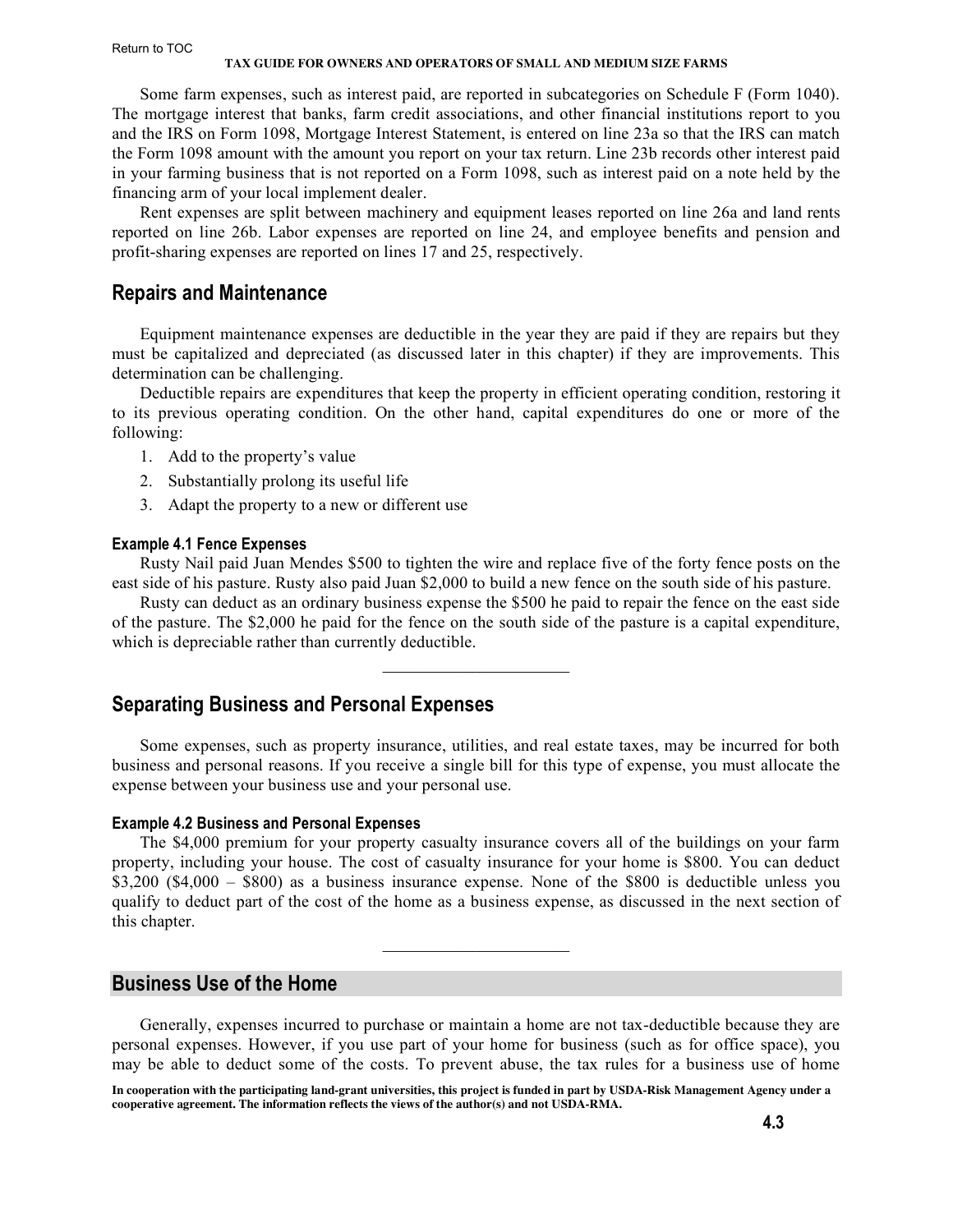<span id="page-3-0"></span>deduction are complicated. Therefore, you should compare the tax benefits with the administrative and other costs before claiming part of your home expenses as a business deduction.

## **Exclusive and Regular Use**

To qualify for a business-use deduction, part of the home must be used **exclusively** and **regularly** for business purposes. The portion of the home used for business does not have to be a separate room; an area of a room qualifies if it meets the exclusive and regular use requirements. However, any personal use, such as for personal recordkeeping or using the computer to access the Internet for nonbusiness reasons or play games, disqualifies the area as being used exclusively for business.

## **Planning Pointer**

#### Duplicated Costs

Home office expenses may include the cost of a separate computer, printer, desk, filing cabinet, and other office equipment just for business use. Taxpayers who forgo the business deduction can use the same equipment for both business and personal purposes.

## **Deduction Limit**

The deduction for business use of a home is limited to net income from the business before that deduction. Otherwise deductible expenses in excess of the income limit are carried forward to future tax years and can be deducted subject to the net income limit in each succeeding year. If the carryforward has not been used up by the time the business is terminated, the remaining amount can never be deducted.

#### **Example 4.3 Deduction Limit**

Apple Blossom had a loss from her farm business this year before deducting her \$2,400 of home business office expenses. She cannot increase her farm loss by deducting the \$2,400, but she can carry the \$2,400 forward and deduct it in a future profitable year.

**\_\_\_\_\_\_\_\_\_\_\_\_\_\_\_\_\_\_\_\_**

## **Depreciation of Home**

You can deduct depreciation for the portion of your home that is used for a business purpose. However, when you sell your home, gain equal to the total amount of depreciation that was allowable after May 6, 1997, does not qualify for the rule that allows you to exclude from income your gain from the sale of a principal residence.

#### **Example 4.4 Depreciation of a Home**

Beginning in 2000, Apple Blossom used a portion of her home as a business office. She deducted a total of \$15,000 of depreciation before she sold her home for a gain. Apple must report \$15,000 of that gain as capital gain that is taxed at a rate equal to the lesser of 25% or her marginal ordinary income tax rate. The remainder of her gain is excluded from her income because she met the rules for excluding gain from the sale of a home.

**\_\_\_\_\_\_\_\_\_\_\_\_\_\_\_\_\_\_\_\_**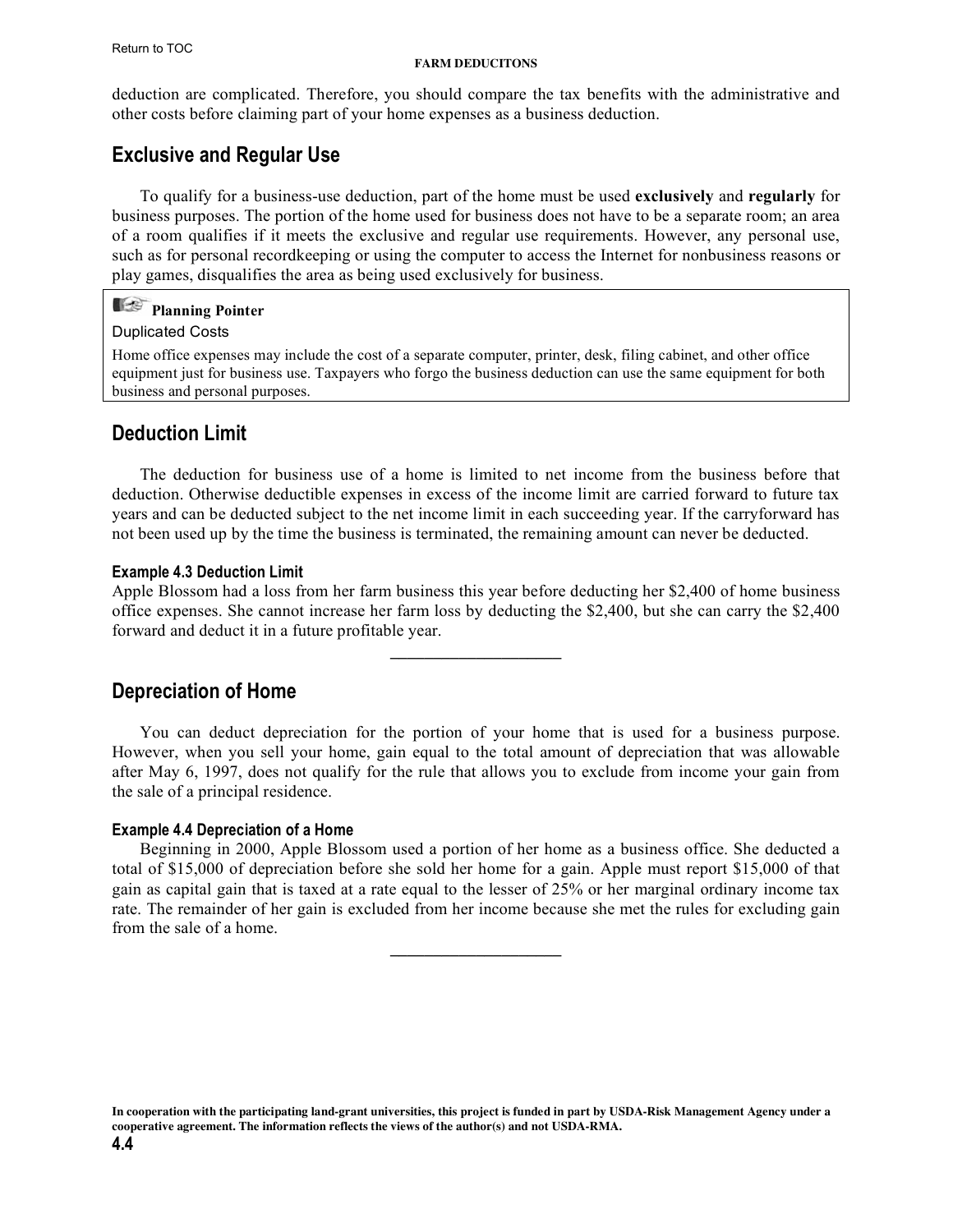## <span id="page-4-0"></span>**Planning Pointer**

Forgoing the Depreciation Deduction

 Forgoing allowable depreciation to avoid reporting part of the gain on sale of the home is not good planning for two reasons.

 First, gain equal to the amount of depreciation that could have been deducted is not eligible for the exclusion whether the depreciation was deducted or not. Therefore, not deducting the depreciation does not increase the amount of gain that can be excluded from income.

 Second, the tax advantage of the depreciation deduction is greater than the tax cost of not excluding the gain in most cases. The deduction reduces farm income that is subject to both income tax at the ordinary income tax rates and self-employment tax. The gain that is not excluded is subject to a maximum 25% tax rate and is not subject to self-employment tax. The gain is also taxed in a later year.

#### **Truck and Car Expenses**

Farmers often use trucks and cars for both business and personal reasons. The business use costs can be deducted from taxable income if adequate records of that use are kept. To reduce the record-keeping burden, taxpayers can use a standard mileage rate for the business miles driven in a car, van, pickup, or panel truck. Alternatively, they can deduct the actual costs of the business use, such as gas, oil, repairs, insurance, and depreciation expenses.

### **Standard Mileage Rate**

The standard mileage rate (SMR) is adjusted at least annually for changes in most of the fixed and variable costs of operating a vehicle. Self-employed taxpayers who use the standard mileage rate can also deduct the costs of parking, tolls, state and local taxes on the vehicle, and interest on loans to buy the vehicle because those costs are not included in the standard mileage rate.

For 2011, the SMR is 51¢ per mile for miles driven in January–June and 55.5¢ per mile for miles driven in July–December.

Although the SMR reduces the record-keeping burden, it results in a lower income tax deduction if the actual costs of operating a vehicle are greater than the SMR.

#### **Example 4.5 SMR vs. Actual Costs**

In 2011, Red Durham drove his pickup truck 10,000 miles for his farming business (4,000 miles before July and 6,000 miles after June) and 5,000 miles for personal use. If he kept adequate records of his business miles, he can deduct \$5,371  $[(4,000 \times 51\ell) + (6,000 \times 55.5\ell)]$  for vehicle expense on his 2011 Schedule F (Form 1040).

If Red kept adequate records of all of the costs of driving his pickup and the total cost for 2011 is \$9,000, he can deduct \$6,000 [\$9,000  $\times$  (10,000 business miles ÷ 15,000 total miles)] of vehicle expense. **\_\_\_\_\_\_\_\_\_\_\_\_\_\_\_\_\_\_\_\_**

The ability to switch annually between deducting the SMR and actual expenses is restricted. If you claim actual expenses the first year a vehicle is used for business, you cannot use the SMR for that vehicle in later years. If you deduct the SMR for the first year you use a vehicle for business, you can deduct actual expenses in later years, but you are limited to using straight-line depreciation for the vehicle. Electing the SMR in the first year can allow you to deduct actual expenses for later years in which you have high repair bills and use the SMR in other years.

If you use more than four cars and trucks at the same time in your farming business, you cannot use the SMR; your only option is to deduct actual expenses. You are not using five or more cars or trucks for business at the same time if you alternate using them for business (that is, use them at different times).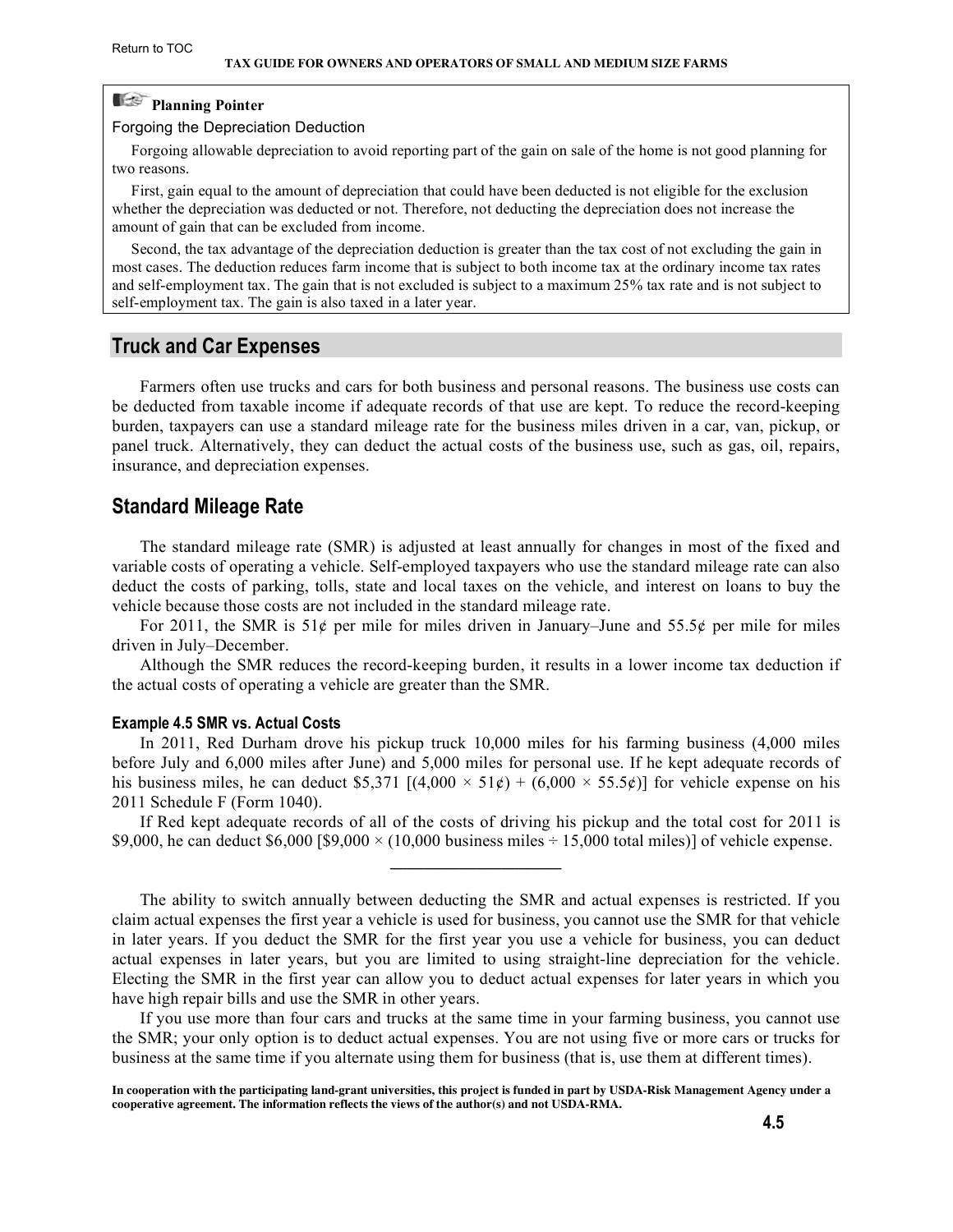## <span id="page-5-0"></span>**Depreciation and I.R.C. § 179 Expensing Limits**

Cars and trucks that have a gross vehicle weight of 6,000 pounds or less are subject to annual ceilings on the amount of allowable depreciation and I.R.C. § 179 expensing deductions. The so-called *luxury car limits* are imposed to prevent taxpayers from deducting large amounts of these expenses from taxable income. These limits affects the choice of using the SMR or actual expenses because they restrict the depreciation and I.R.C. § 179 expensing that can be included in actual costs.

The ceiling varies depending on the type of vehicle, the year it is placed in service, whether additional first-year depreciation (AFYD) is deducted, and the number of years the vehicle has been in use. The ceiling must be prorated if business use of the vehicle is less than 100%. Figure 4.2 shows the limits for vehicles first placed in service in 2011. The limits do not apply to vehicles with a gross weight exceeding 6,000 pounds.

| <b>Tax Year</b>   | Cars           |             | <b>Trucks and Vans</b> |             |  |
|-------------------|----------------|-------------|------------------------|-------------|--|
|                   | <b>No AFYD</b> | <b>AFYD</b> | <b>No AFYD</b>         | <b>AFYD</b> |  |
| 2011              | \$3,060        | \$11,060    | \$3,260                | \$11,260    |  |
| 2012              | 4,900          | 4,900       | 5,200                  | 5,200       |  |
| 2013              | 2,950          | 2,950       | 3,150                  | 3,150       |  |
| <b>After 2013</b> | 1,775          | 1,775       | 1,875                  | 1,875       |  |

#### **Figure 4.2: Depreciation and I.R.C. § 179 Expense Limits for Vehicles Placed in Service in 2011**

## **Cross Reference**

Cost-recovery rules, including depreciation, I.R.C. § [179 expensing, and AFYD, are discussed later in this chapter](#page-14-0) and in Chapter 5 of this guide.

#### **Example 4.6 Comparison of Vehicle Deduction Options**

In 2011, Olga Petrov paid \$62,000 for a new Cadillac. Her actual operating costs for the car were \$5,000, and she drove it 15,000 miles for her farming business (7,000 miles before July and 8,000 miles after June) and 5,000 miles for personal use.

Olga can deduct \$12,045 of actual expenses or the \$8,010 standard mileage deduction, as shown in Figure 4.3.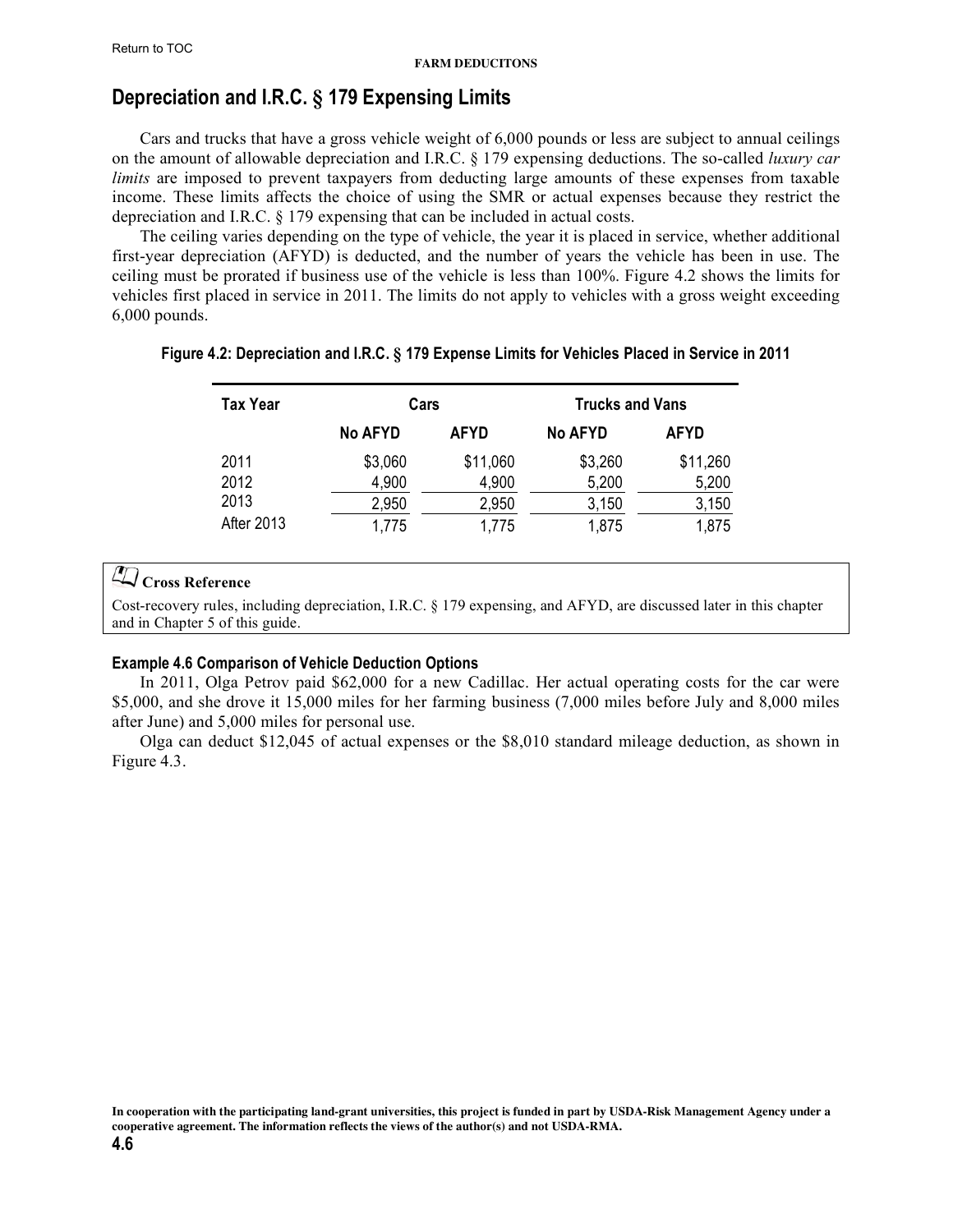| <b>Actual Expenses</b>                         |                |          |
|------------------------------------------------|----------------|----------|
| Costs other than depreciation                  |                | \$5,000  |
| <b>AFYD</b> limit for cars                     |                | 11,060   |
| Total costs                                    |                | \$16,060 |
| Business use percentage $(15,000 \div 20,000)$ |                | .75<br>x |
| <b>Business deduction</b>                      |                | \$12,045 |
| <b>Standard Mileage Rate</b>                   |                |          |
| Miles before July                              | 7,000          |          |
| SMR for January-June                           | 51¢            |          |
| Standard mileage deduction                     |                | \$3,570  |
| Miles after June                               | 8,000          |          |
| SMR for July-December                          | $\times 55.56$ |          |
| Standard mileage deduction                     |                | 4,440    |
| Total standard mileage deduction               |                |          |

#### **Figure 4.3: Olga Petrov's 2011 Car Deduction Options**

If Olga deducts the \$12,045 of actual expenses for 2011, she cannot use the SMR for later years. As shown in Figure 4.4, Olga's actual cost deduction in 2012 will be \$7,425 and her 2012 standard mileage deduction will be \$8,325, assuming the same costs and usage as in 2011 and a 55.5¢ SMR for 2012.

#### **Figure 4.4: Olga Petrov's 2012 Car Deduction Options**

| <b>Actual Expenses</b>                         |                |
|------------------------------------------------|----------------|
| Costs other than depreciation                  | \$5,000        |
| AFYD limit for cars                            | 4,900          |
| Total costs                                    | 9,900<br>S     |
| Business use percentage $(15,000 \div 20,000)$ | .75<br>x       |
| <b>Business deduction</b>                      | \$7,425        |
| <b>Standard Mileage Rate</b>                   |                |
| <b>Business miles</b>                          | 15,000         |
| SMR (assumed)                                  | $\times 55.56$ |
| Standard mileage deduction                     | 8.325          |

Before choosing a method for deducting vehicle expense, you should consider the discounted value of the deductions you can claim over the life of the car under each method.

#### **Example 4.7 Comparison over the Life of Vehicle**

Olga, from Example 4.6, plans to keep the Cadillac she purchased in 2011 for 5 years. To compare the discounted value of the tax deductions over that period, assume that her costs, business use, personal use, and the SMR are the same in 2012 through 2015 as they were in 2011. Also assume that her marginal tax rate is 35% and that the appropriate discount rate is 5%. The present value of the tax savings from deducting actual costs is \$11,541, and the present value from deducting the SMR is \$13,073. Therefore, based on the assumptions used to make these calculations, Olga should choose the SMR in 2011 rather than deducting her actual costs.

**\_\_\_\_\_\_\_\_\_\_\_\_\_\_\_\_\_\_\_\_**

**In cooperation with the participating land-grant universities, this project is funded in part by USDA-Risk Management Agency under a cooperative agreement. The information reflects the views of the author(s) and not USDA-RMA.**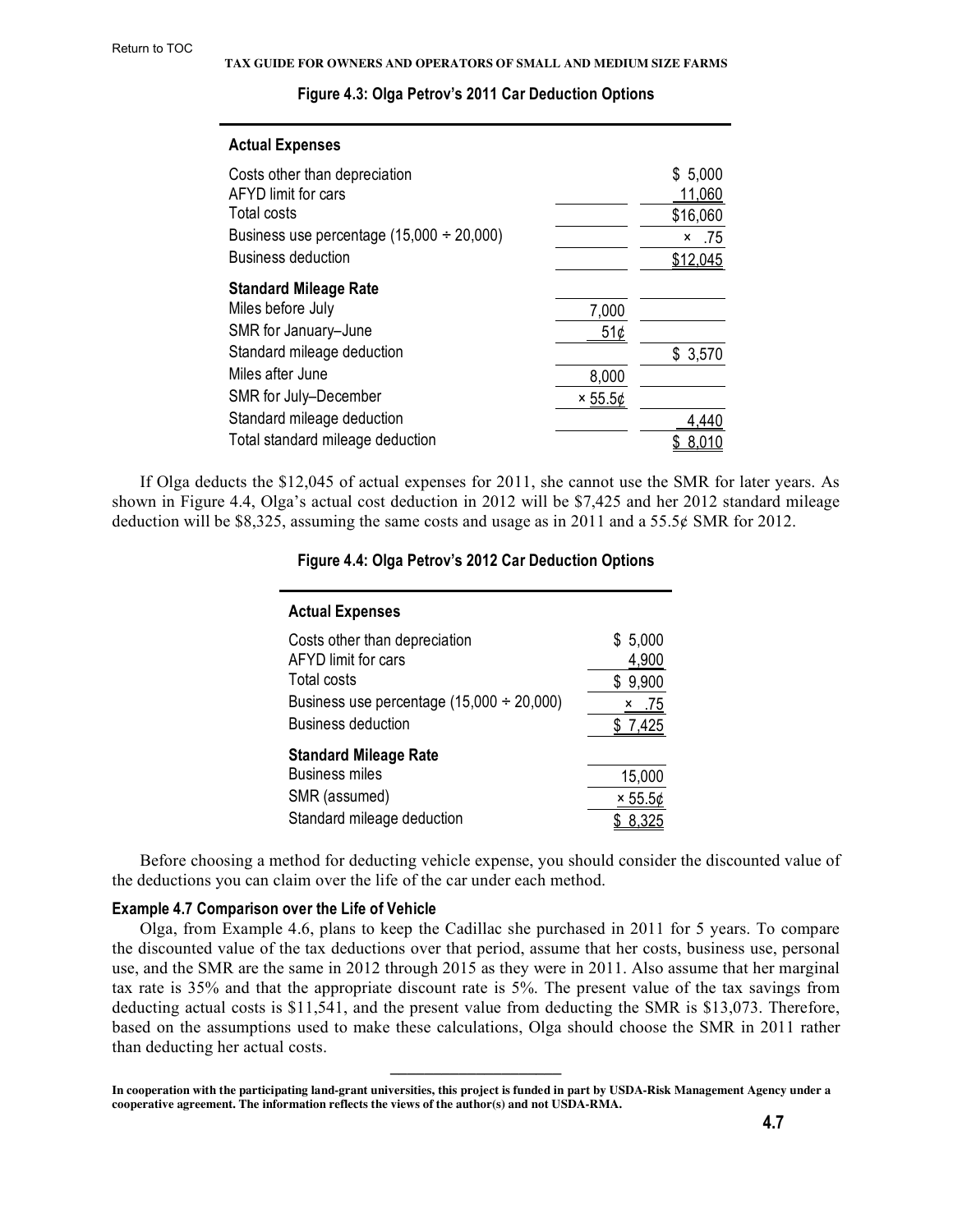## <span id="page-7-0"></span>**Relief from Recordkeeping**

A special rule for farmers allows them to deduct 75% of the cost of operating a vehicle without business mileage records if the vehicle is used during most of the normal business day directly in connection with the business of farming. Farmers must choose this method of substantiating expenses for a vehicle in the first year it is placed in service. If this method is chosen, the farmer cannot use another substantiation method for that vehicle in late years.

### **Lease vs. Purchase of Equipment**

Leasing is an alternative method of financing the acquisition of equipment. Instead of paying principal and interest on a loan to purchase the equipment, farmers can make lease payments for the right to use the equipment for a stated term. Both tax and nontax factors affect the decision to lease or buy. The nontax issue is whether the total cost of the lease payments is greater or less than the total cost of ownership, including interest on the loan and the decrease in value of the equipment. The tax issue is whether deductions for lease payments or deductions for interest and depreciation provide a greater tax advantage. Leasing may provide a tax advantage by increasing tax deductions in the early years of the lease.

The tax issue is further complicated by rules that may treat a lease as a disguised installment purchase for income tax purposes. These rules kick in if the terms of a contract look more like an installment purchase arrangement than a lease. If the lease contract is treated as a disguised sale, the farmer cannot deduct the required payments as rent. Instead, the payments are treated as payments on a loan. The farmer can deduct the deemed interest portion of the payments and depreciate the deemed purchase price.

## **After-Tax Comparison of Leasing and Purchasing**

#### **Example 4.8 Lease vs. Purchase of Tractor**

Mary Farmer is considering acquiring a tractor for \$100,000. She can purchase the tractor for a \$30,000 down payment and a \$70,000 loan amortized over 5 years at a 7% rate of interest, taking a tax deduction for the interest paid on the loan and for depreciation. Alternatively, Mary can lease the tractor for 5 years by paying \$19,353 at the time of signing and making four additional \$19,353 lease payments, taking a tax deduction for each lease payment. If Mary wishes, she can acquire the tractor at the end of the 5-year lease for \$20,000 and depreciate that \$20,000 cost using MACRS depreciation over a 7-year recovery period.

The remainder of this example analyzes Mary's after-tax cost of a purchase or a lease. In both situations, Mary's total tax rate is 31.07%, including a 3% state income tax, 15% federal income tax, and net 13.07% self-employment tax (considering the income tax savings from deducting half of the selfemployment tax, which is explained in Chapter 6 of this guide). This tax rate is assumed to be constant over the 10-year period of analysis. In both cases, it is also assumed that the tractor is sold at the end of the 10-year period for \$15,000. Mary's after-tax discount rate for both the lease and purchase is 8%.

#### **Purchase of Tractor**

Figure 4.5 shows the calculation of the present value of the after-tax cost of purchasing the \$100,000 tractor. The second column shows Mary's \$30,000 down payment when she purchased the tractor (year 0) and her \$17,072 loan payments in years 1 through 5. Mary deducts the interest portion of the loan payments listed in column 3 and the allowable depreciation listed in column 4. The adjustments for taxes (tax savings) presented in column 5 are computed using Mary's 31.07% tax rate. The sale of the fully depreciated tractor in year 10 for \$15,000 results in depreciation recapture that is taxed as ordinary income but is not subject to self-employment tax, and it yields \$12,300 of after-tax income. Finally, the net after-tax inflows (positive numbers) and outflows (negative numbers) from column 6 are discounted in column 8 using Mary's after-tax discount rate of 8% (column 7) and summed over the 10-year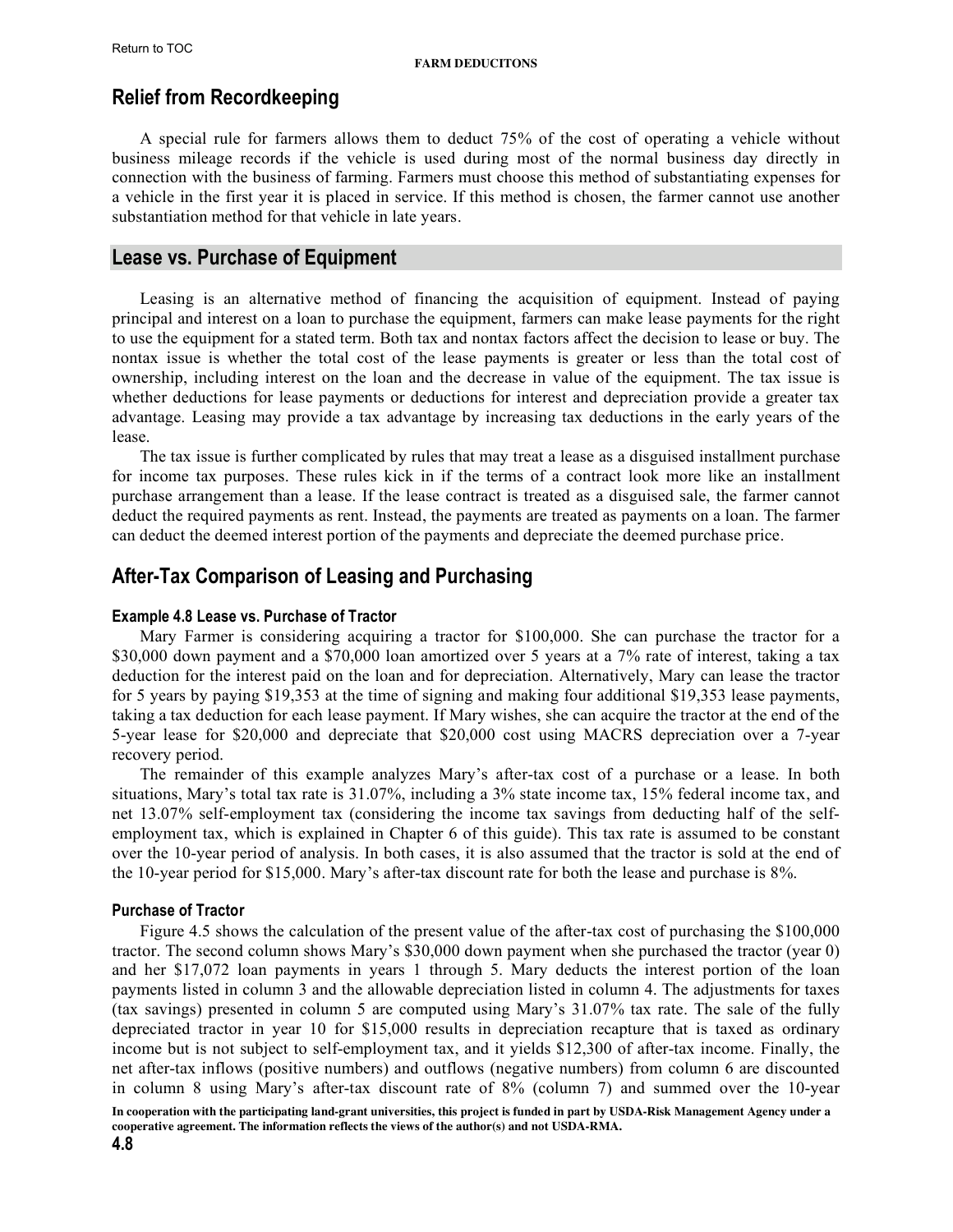<span id="page-8-0"></span>planning period. **The after-tax net present value of the cost of acquiring the \$100,000 tractor by purchase is \$65,556.**

|                | 5-Year Fully Amortized Loan with 30% Down and 7% Interest; Sale in Year 10 for \$15,000 |                                   |                                |                                   |                                              |                                        |                                            |
|----------------|-----------------------------------------------------------------------------------------|-----------------------------------|--------------------------------|-----------------------------------|----------------------------------------------|----------------------------------------|--------------------------------------------|
| Year           | <b>Payments</b>                                                                         | <b>Interest</b><br><b>Expense</b> | 150% DB<br><b>Depreciation</b> | Adjustment<br>for<br><b>Taxes</b> | Net After-<br><b>Tax Cash</b><br><b>Flow</b> | After-Tax<br><b>Discount</b><br>Factor | <b>Present</b><br><b>Value Net</b><br>Cash |
| (1)            | (2)                                                                                     | (3)                               | (4)                            | (5)                               | (6)                                          | (7)                                    | <b>Flow</b>                                |
|                |                                                                                         |                                   |                                |                                   |                                              |                                        | (8)                                        |
| 0              | $-30,000$                                                                               |                                   |                                |                                   | $-30,000$                                    | 1.0000                                 | $-30,000$                                  |
|                | – 17.072                                                                                | 4,900                             | 10,714                         | 4,851                             | $-12,221$                                    | 0.9259                                 | $-11,316$                                  |
| $\overline{2}$ | – 17.072                                                                                | 4,048                             | 19,133                         | 7,202                             | $-9,870$                                     | 0.8573                                 | $-8,462$                                   |
| 3              | $-17,072$                                                                               | 3,136                             | 15,033                         | 5,645                             | $-11,427$                                    | 0.7938                                 | $-9,071$                                   |
| 4              | $-17,072$                                                                               | 2,161                             | 12,249                         | 4,477                             | $-12,595$                                    | 0.7350                                 | $-9,258$                                   |
| 5              | $-17,072$                                                                               | 1,117                             | 12,249                         | 4,153                             | $-12,919$                                    | 0.6806                                 | $-8,793$                                   |
| 6              |                                                                                         |                                   | 12,249                         | 3,806                             | 3,806                                        | 0.6302                                 | 2,398                                      |
| 7              |                                                                                         |                                   | 12,249                         | 3,806                             | 3,806                                        | 0.5835                                 | 2,221                                      |
| 8              |                                                                                         |                                   | 6,124                          | 1,903                             | 1,903                                        | 0.5403                                 | 1,028                                      |
| 9              |                                                                                         |                                   |                                |                                   |                                              | 0.5002                                 |                                            |
| 10             |                                                                                         |                                   |                                |                                   | 12,300*                                      | 0.4632                                 | 5,697                                      |
|                |                                                                                         |                                   | 100,000                        |                                   |                                              |                                        | $-65,556$                                  |

| FIGURE 4.5: PURCHASE OF \$100,000 TRACTOR                                     |
|-------------------------------------------------------------------------------|
| ller Annontino del composito 2001. Donna con del 201 lutono de Colo, in Voca. |

\*After-tax proceeds from sale of tractor  $$15,000 - ($15,000 \times 0.18) = $12,300$ 

#### **Lease of Tractor**

Figure 4.6 presents similar information for leasing the \$100,000 tractor. Mary made the initial \$19,353 lease payment at the time of signing (year 0) and four more \$19,353 tax-deductible payments at the end of years 1 through 4. She purchased the tractor at the end of year 5 and depreciated the \$20,000 purchase price using 7-year MACRS. As in the outright purchase alternative, she sold the tractor for \$15,000 in year 10. This results in an \$8,281 net after-tax gain that is reported as ordinary income not subject to self-employment tax because of the I.R.C. § 1245 recapture rule. **The after-tax net present value of the cost of acquiring the tractor by lease is \$64,583.** In this example, Mary would save \$973 by leasing rather than making an outright initial purchase of the tractor.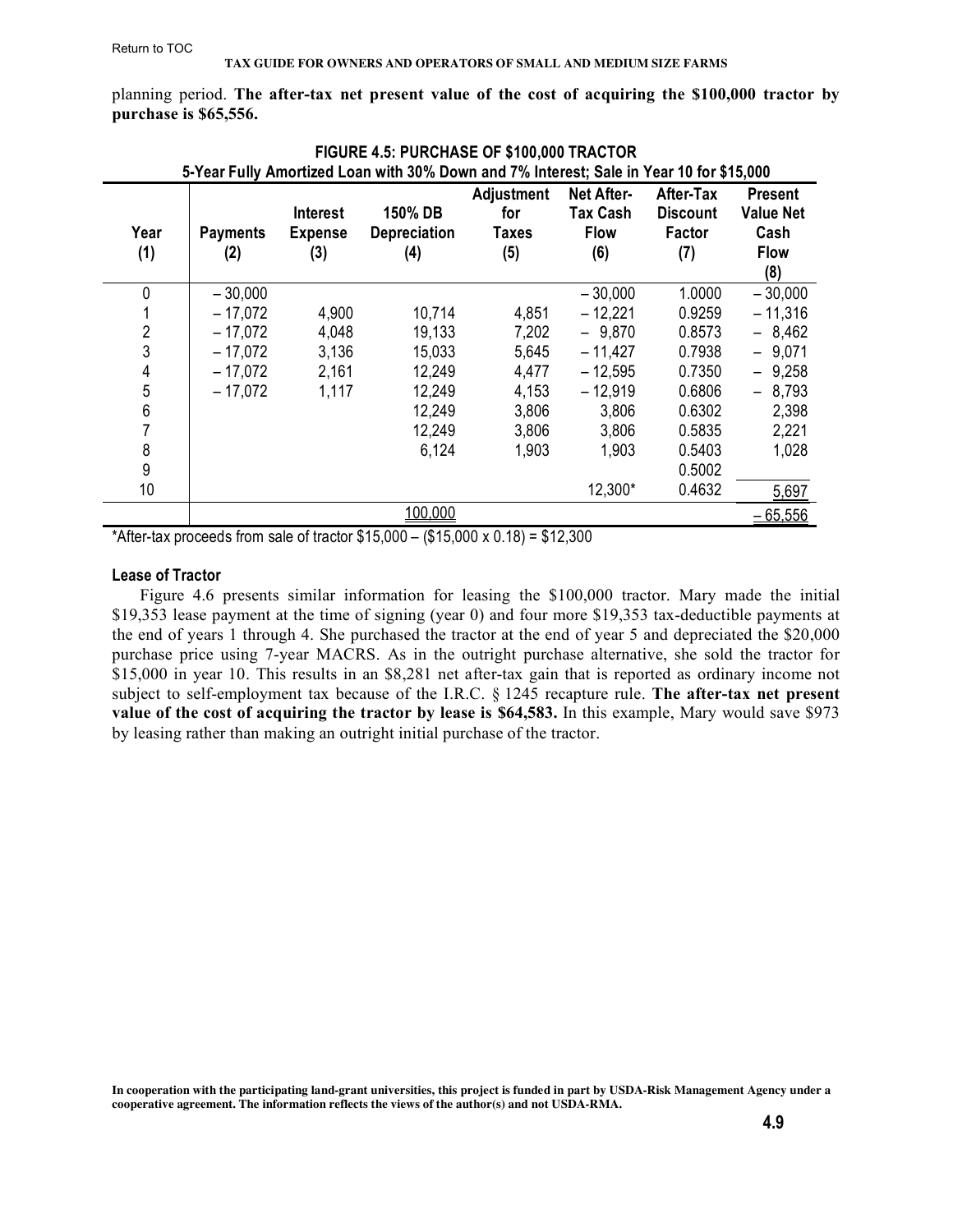<span id="page-9-0"></span>

| Year<br>(1) | Lease<br><b>Payment</b><br>(2) | <b>Purchase/Sale</b><br>(3) | 150% DB<br><b>Depreciation</b><br>(4) | <b>Adjustment</b><br>for Taxes<br>(5) | Net After-<br><b>Tax Cash</b><br><b>Flow</b><br>(6) | After-Tax<br><b>Discount</b><br>Factor<br>(7) | <b>Present</b><br><b>Value Net</b><br>Cash<br><b>Flow</b><br>(8) |
|-------------|--------------------------------|-----------------------------|---------------------------------------|---------------------------------------|-----------------------------------------------------|-----------------------------------------------|------------------------------------------------------------------|
| 0           | $-19,353$                      |                             |                                       | 6,013                                 | $-13,340$                                           | 1.000                                         | $-13,340$                                                        |
|             | $-19,353$                      |                             |                                       | 6,013                                 | $-13,340$                                           | 0.9259                                        | $-12,352$                                                        |
| 2           | $-19,353$                      |                             |                                       | 6,013                                 | $-13,340$                                           | 0.8573                                        | $-11,436$                                                        |
| 3           | $-19,353$                      |                             |                                       | 6,013                                 | $-13,340$                                           | 0.7938                                        | $-10,589$                                                        |
| 4           | $-19,353$                      |                             |                                       | 6,013                                 | $-13,346$                                           | 0.7350                                        | $-9,805$                                                         |
| 5           |                                | $-20,000$                   | 2,142                                 | 666                                   | $-19,334$                                           | 0.6806                                        | $-13,159$                                                        |
| 6           |                                |                             | 3,826                                 | 1,189                                 | 1,189                                               | 0.6302                                        | 749                                                              |
| 7           |                                |                             | 3,006                                 | 934                                   | 934                                                 | 0.5835                                        | 545                                                              |
| 8           |                                |                             | 2,450                                 | 761                                   | 761                                                 | 0.5403                                        | 411                                                              |
| 9           |                                |                             | 2,450                                 | 761                                   | 761                                                 | 0.5002                                        | 381                                                              |
| 10          |                                | 8,281*                      | 1,225                                 | 381                                   | 8,662                                               | 0.4632                                        | 4,012                                                            |
|             |                                |                             | 15,099                                |                                       |                                                     |                                               | $-64,583-$                                                       |

#### **FIGURE 4.6: LEASE OF \$100,000 TRACTOR Purchase for \$20,000 in Year 5 and Sale for \$15,000 in Year 10**

\*After-tax value of sale for \$15,000 in year 10

\$20,000 purchase price - \$15,099 depreciation = \$4,901 adjusted basis

 $$15,000$  sales price -  $$4,901 = $10,099$  depreciation recapture

 $$10,099 \times (1 - 0.18) = $8,281$  net after-tax sale proceeds

## **Planning Pointer**

Rapid Cost-Recovery Rules

In 2011 and 2012, leasing may not provide a tax advantage because the additional first-year depreciation and I.R.C. § 179 expensing rules in effect for both years will allow farmers to deduct most or all of the cost of equipment they purchase and place in service in those years.

 $\mathcal{L}_\text{max}$  , where  $\mathcal{L}_\text{max}$  and  $\mathcal{L}_\text{max}$  and  $\mathcal{L}_\text{max}$ 

## **Disguised Sale Rules**

Most short-term leases of equipment are not disguised sales because the farmer does not have the right to buy the equipment at the end of the lease. The lease payments can be deducted because they are ordinary and necessary business expense as discussed earlier in this chapter.

#### **Example 4.9 Short-term Lease**

Dusty Trail operates a cattle ranch and rents a hay baler on a per bale basis. At the end of the haying season, Dusty returns the hay baler to the rental company and pays his rental costs. Rusty can deduct the rent payment on his income tax return.

 $\mathcal{L}_\text{max}$  , where  $\mathcal{L}_\text{max}$  and  $\mathcal{L}_\text{max}$  and  $\mathcal{L}_\text{max}$ 

A multiyear lease of equipment is more likely to be treated as a disguised sale than a short-term rental arrangement. IRS Publication 225, *Farmer's Tax Guide (for 2010 returns),* lists the following factors as indications that the arrangement is a conditional sales contract:

- The agreement applies part of each payment toward an equity interest you will receive.
- You get title to the property after you make a stated amount of required payments.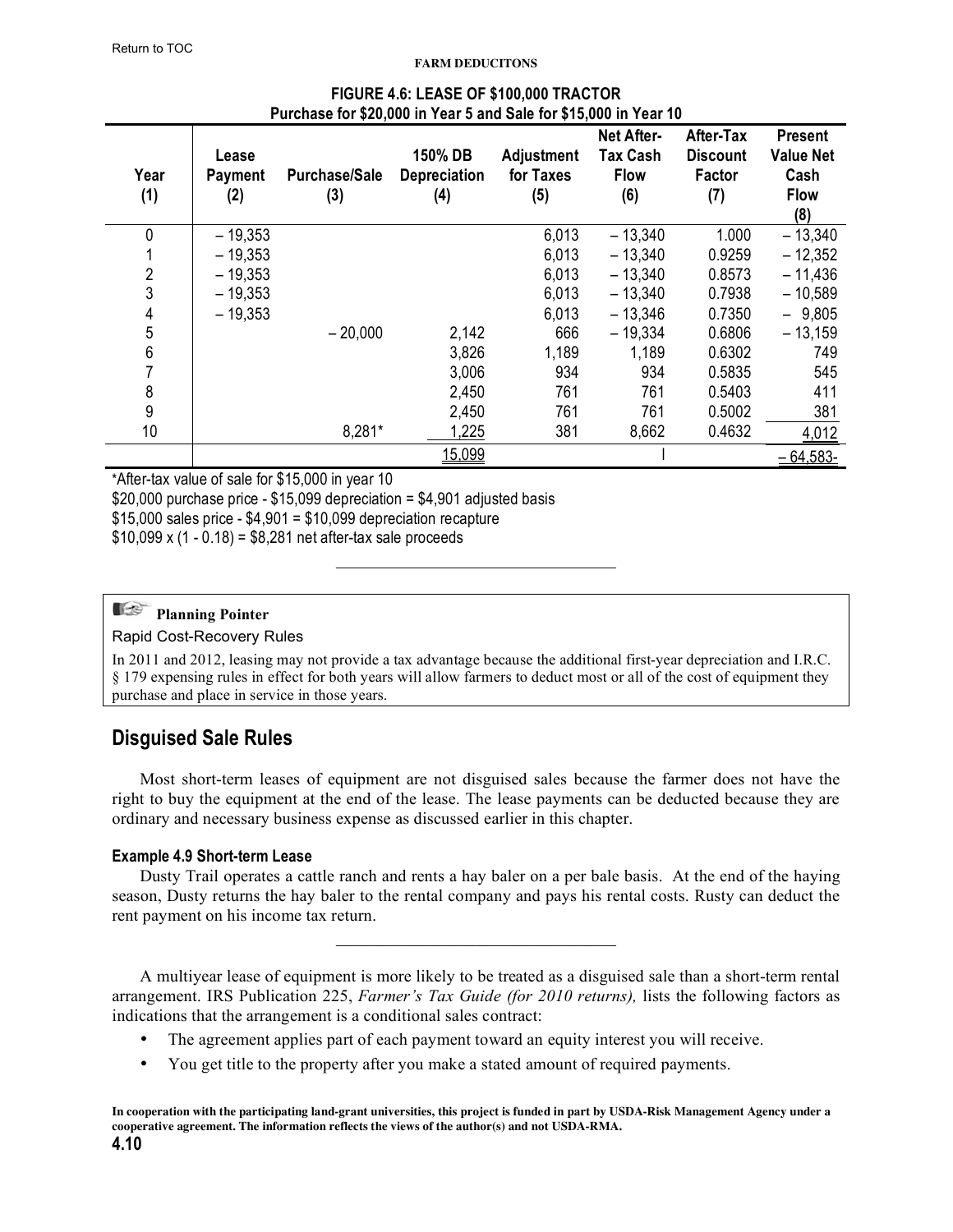#### **TAX GUIDE FOR OWNERS AND OPERATORS OF SMALL AND MEDIUM SIZE FARMS**

- <span id="page-10-0"></span>The amount you must pay to use the property for a short time is a large part of the amount you would pay to get title to the property.
- You pay much more than the current fair rental value of the property.
- You have an option to buy the property at a nominal price compared to the value of the property when you may exercise the option. (This value is determined when you make the agreement.)
- You have an option to buy the property at a nominal price compared to the total amount you have to pay under the agreement.
- The agreement designates part of the payments as interest, or part of the payments can be easily recognized as interest.

## **Planning Pointer**

#### Aggressive Leasing Arrangements

An aggressive leasing arrangement that requires large lease payments in the earlier years so that the farmer can accelerate the income tax deductions is more likely to be treated as a conditional sale. This is true because the lease payment is both more likely to exceed the current fair rental value and more likely to be a large part of the amount you would pay to get title to the property.

#### **Example 4.10 Conditional Sales Contract**

Bird O'Paradise leased a walk-in cooler to store freshly harvested flowers for her cut-flower farm business. The agreement requires Bird to pay \$11,500 annually for 2 years—\$10,000 as a lease payment and \$1,500 as a capital charge (interest). At the end of the 2 years, the agreement allows Bird to purchase the cooler for \$500.

For tax purposes, the agreement is a sale and not a lease. Bird cannot deduct the \$11,500 annual payments as rent. She can deduct \$1,500 each year as interest and begin depreciating the \$20,000 cost of the cooler. If she pays the additional \$500 at the end of the lease, it adds to her basis for depreciation.

 $\mathcal{L}_\text{max}$  , where  $\mathcal{L}_\text{max}$  and  $\mathcal{L}_\text{max}$  and  $\mathcal{L}_\text{max}$ 

## **Travel Expenses**

Ordinary and necessary business expenses include the costs of traveling for business. However, if the travel is for both personal and business purposes, only the cost of the business portion of the trip is deductible. To maximize the tax benefits of travel deductions, keep the following rules in mind when planning a business trip that includes some personal objectives.

#### **Meals and Lodging**

Meal and lodging costs must be allocated between the business and personal portions of a trip when it includes days that are spent primarily on personal activities.

#### **Example 4.11 Allocation of Meal and Lodging Expenses**

Paige Turner left home Wednesday afternoon for a business meeting in San Antonio. The business meeting ended Saturday morning, so that Paige could have returned home before her evening meal on Saturday. Instead, she stayed over Saturday night to do some sightseeing and returned home on Sunday.

Paige can deduct her lodging costs for Wednesday through Friday nights and her meals through Saturday noon. She cannot deduct the cost of her lodging Saturday night or the meals after her noon meal on Saturday.

 $\mathcal{L}_\text{max}$  , where  $\mathcal{L}_\text{max}$  and  $\mathcal{L}_\text{max}$  and  $\mathcal{L}_\text{max}$ 

Two rules may further limit the deduction for meal expenses incurred while traveling.

**In cooperation with the participating land-grant universities, this project is funded in part by USDA-Risk Management Agency under a cooperative agreement. The information reflects the views of the author(s) and not USDA-RMA.**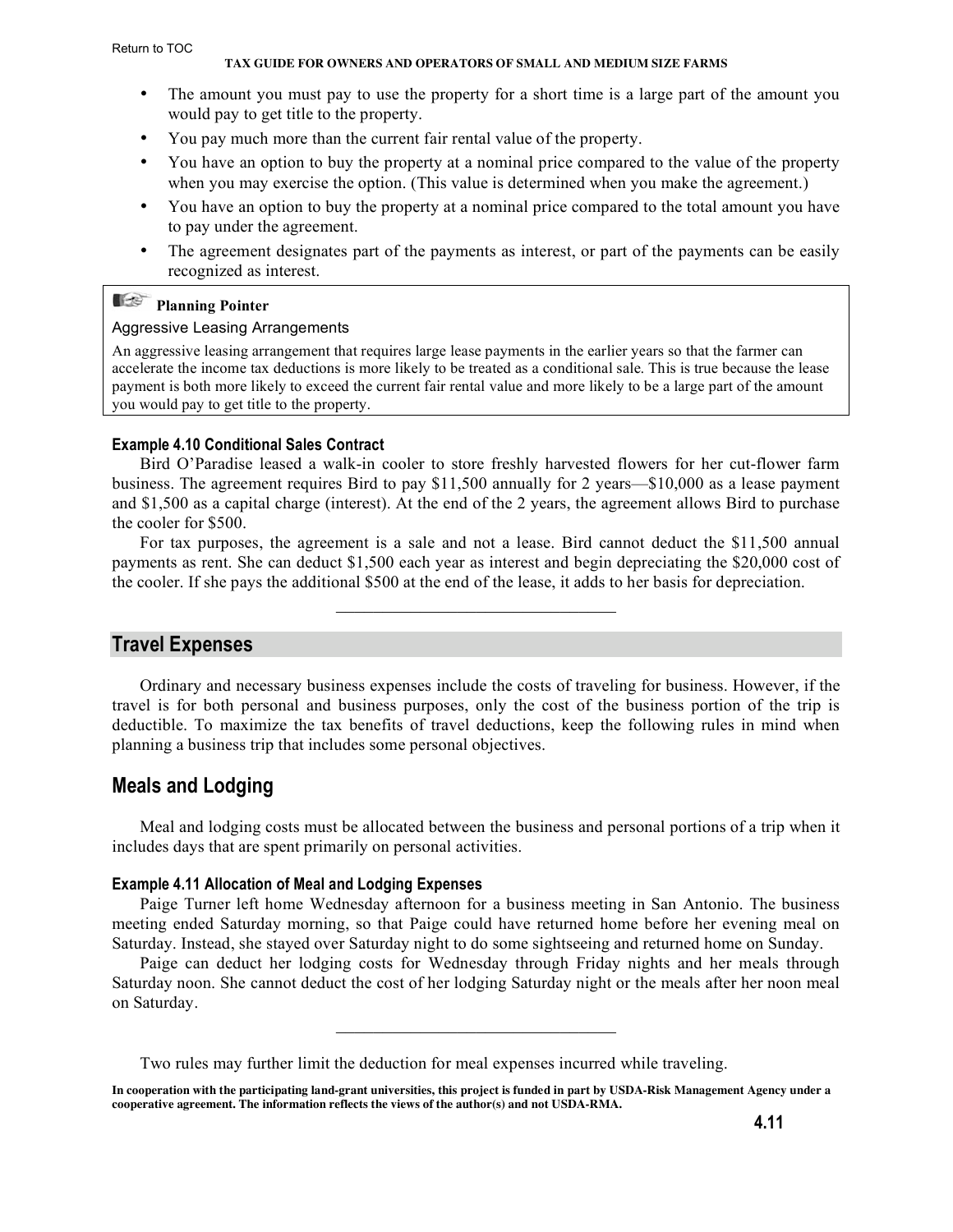- <span id="page-11-0"></span>1. Only 50% of the cost of the meal can be deducted.
- 2. A travel meal expense is not deductible unless the traveler must stop for substantial sleep or rest to properly perform his or her business duties.

## **Note**

#### Business-Related Entertainment

If a meal is business-related entertainment (such as taking a client or customer to dinner), the cost of the meal is deductible, subject to the 50% limit, even though there is no need for substantial sleep or rest.

#### **Example 4.12 Sleep Not Required**

Redd Angus attended a breeding cattle sale in a neighboring county. He left after breakfast, bought his noon meal at the sale, and returned home in time for his evening meal. Redd can deduct his transportation expenses because the purpose of the trip was business. He cannot deduct the cost of his noon meal because the trip did not require substantial sleep or rest.

 $\mathcal{L}_\text{max}$ 

## **Transportation**

The cost of transportation for travel within the United States is subject to an all-or-nothing rule. If the primary purpose of your trip is business, you can deduct all of your transportation expense. If the primary purpose of your trip is personal, you cannot deduct any of your transportation expense.

#### **Example 4.13 Transportation Costs**

Paige Turner, from Example 4.11, returned from San Antonio on Sunday after her business meeting ended on Saturday. Because she spent 3 days at her business meeting and 1 day sightseeing, she can deduct all of her transportation expense.

 $\mathcal{L}_\text{max}$  , where  $\mathcal{L}_\text{max}$  and  $\mathcal{L}_\text{max}$  and  $\mathcal{L}_\text{max}$ 

## **Companion's Expenses**

The travel expenses of a companion who joins you on a business trip are deductible only if there is a business purpose for your companion's travel. If there is no business purpose for your companion's travel, the extra costs for your companion's travel are personal expenses that cannot be deducted. This includes your companion's meal expenses and bus, train, or air fare. If there is a difference in lodging rates for more than one person staying in a room, the deductible lodging expense is the single rate. Rental car expenses incurred with a companion are fully deductible if there is no difference in the rental rate for one or two persons in the car.

## **Summary**

Combining personal travel with business trips may allow you to deduct part of those costs as a business expense.

#### **Soil and Water Conservation Expenses**

Taxpayers engaged in the business of farming may elect to deduct the cost of certain improvements to land that otherwise must be added to the land's basis. This election is a significant tax advantage because land cannot be depreciated and costs that are added to the basis of land provide a tax benefit only when the land is transferred in a taxable transaction. At that time, the basis reduces the gain or increases the loss from the transfer. In most cases, gain from the transfer of land is treated as capital gain rather than as ordinary income.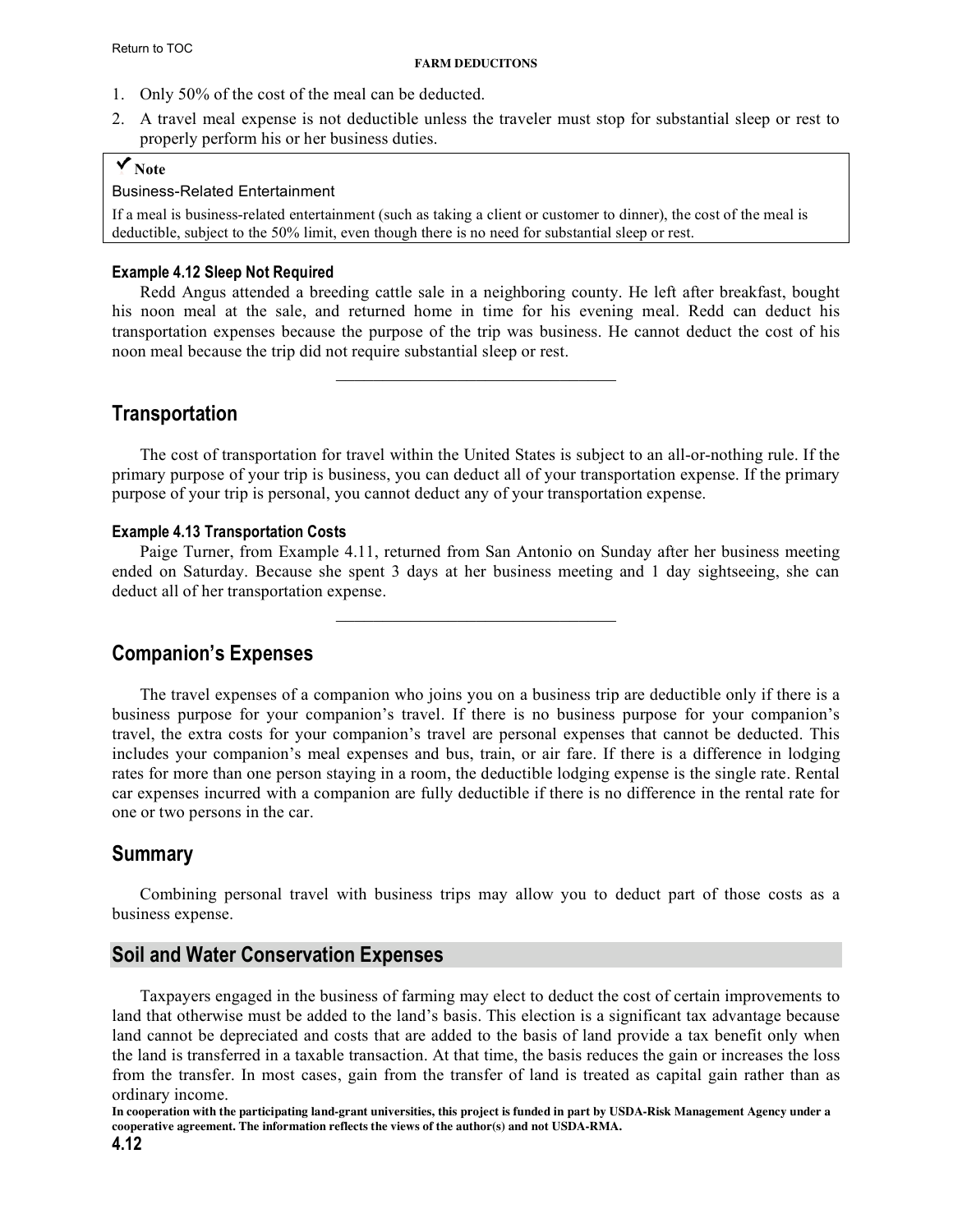#### <span id="page-12-0"></span>Return to TOC

#### **TAX GUIDE FOR OWNERS AND OPERATORS OF SMALL AND MEDIUM SIZE FARMS**

The election to deduct the cost of qualifying improvements not only allows farmers to obtain a tax benefit in the year of the improvements are purchased, rather than in the year the land is sold, but it also allows the expenses to reduce ordinary income and self-employment income rather than income that is taxed at the lower rate for capital gains.

## **Cross Reference**

Chapter 5 of IRS Publication 225, *Farmer's Tax Guide (for 2010),* explains the special rules for deducting soil and water conservation expenses.

To be deductible, the conservation expenses must be consistent with a plan approved by the Natural Resources Conservation Service or a soil conservation plan approved by a comparable state entity. The land must be land that the landowner or the landowner's tenant is using for farming or has used in the past for farming. **Expenditures on land that has not been used in farming are not deductible under I.R.C. § 175.**

## **Eligible Expenses**

Deductible conservation expenses include (but are not limited to) the following items:

- 1. Treatment or movement of earth, such as leveling, conditioning, grading, terracing, contour furrowing, or restoration of soil fertility
- 2. Construction, control, and protection of diversion channels, drainage ditches, irrigation ditches, earthen dams, watercourses, outlets, and ponds
- 3. Eradication of brush
- 4. Planting of windbreaks
- 5. Expenses such as cleaning ditches and periodic brush removal

Expenses for improvements that can be depreciated cannot be claimed as a deduction under this special rule.

## **Eligible Taxpayers**

Taxpayers must be engaged in the business of farming to elect to deduct soil and water conservation expenses. Taxpayers are engaged in the business of farming if they cultivate, operate, or manage a farm for gain or profit, either as an owner or as a tenant.

- A person engaged only in forestry or the growing of timber is not engaged in the business of farming.
- Landowners who rent their land and receive farm rental payments based on farm production, either in shares or in cash, are in the business of farming for this purpose.
- Landowners who receive a fixed cash rent are in the business of farming only if they materially participate in the farming business.

## **Cross Reference**

[See the discussion of material participation for landlords on page 74 of IRS Publication 225,](http://www.irs.gov/pub/irs-pdf/p225.pdf) *Farmer's Tax Guide (for 2010),* for a definition of *material participation*.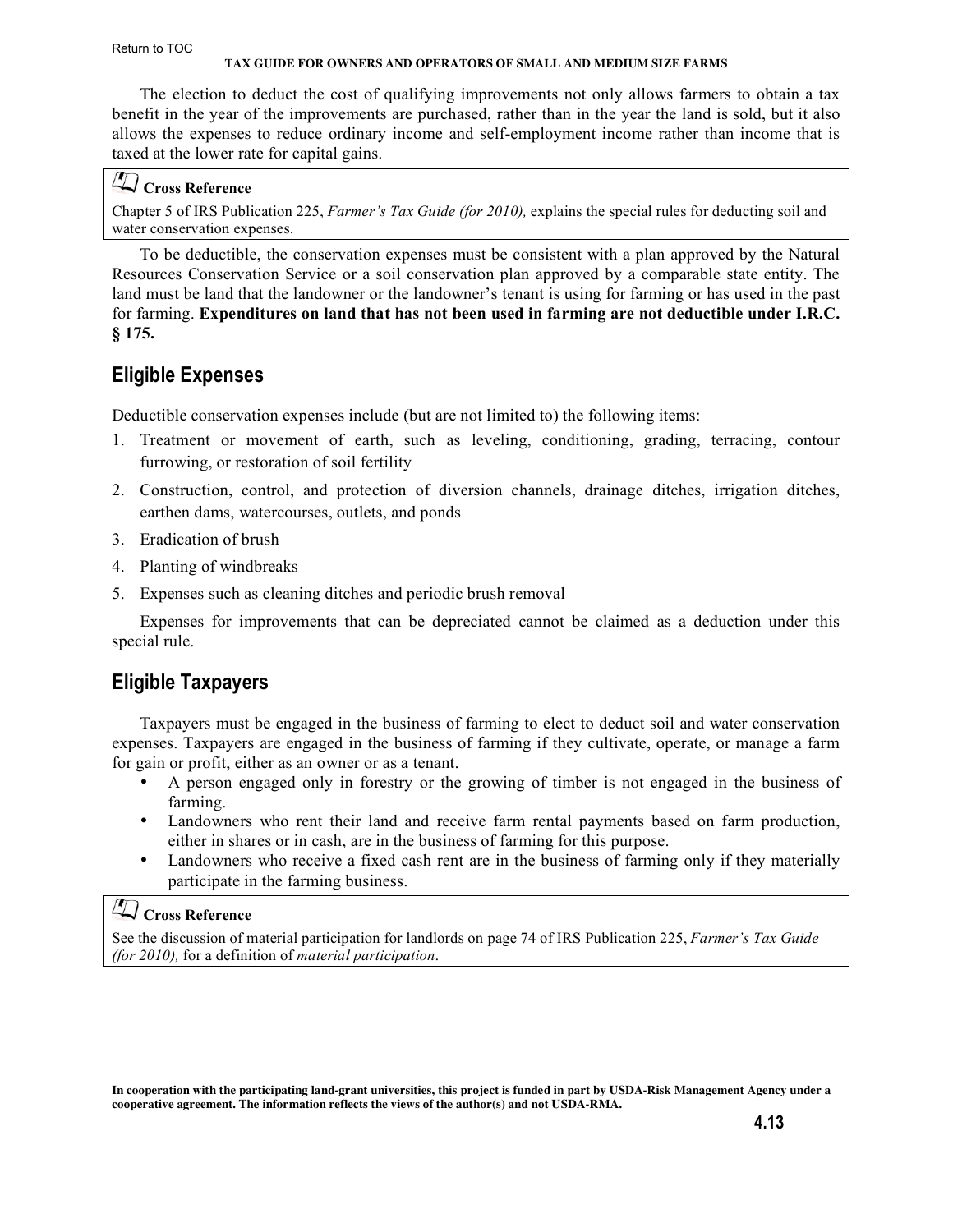#### <span id="page-13-0"></span>E **Planning Pointer**

#### Shift to a Share Lease

A cash-rent landowner could shift to a share lease for a year in which conservation expenditures will be incurred. This makes the landowner a farmer for the election to deduct soil and water conservation expenses, without regard to material participation.

### **Gross Farm Income Limit**

The deduction for soil and water conservation expenses is limited to 25% of the taxpayer's gross income from farming. Qualifying expenses in excess of this limit can be carried forward to future tax years and deducted to the extent of 25% of gross farming income for each year. If the taxpayer ceases to farm before the carryforward is used up, the excess can never be deducted and it cannot be added to the basis of the land.

The election to deduct soil and water conservation expenses applies to all tax years after the year you make the election unless you receive permission from the IRS to change your election. When the affected land is sold, any unused carryforward cannot be added to its basis. However, if the taxpayer continues in a farming business after selling the land, the carryover can still be deducted to the extent of 25% of gross farm income.

To avoid losing the tax benefits from deducting soil and water conservation expenses, you should plan to use them up before you quit farming. As you near the end of your farming career, you may want to seek permission from the IRS to change your election so that you can add newly incurred soil and water conservation costs to the basis of your land rather than increase a carryover that you cannot deduct because of the gross farm income limit.

An alternative for a farmer who plans to retire is to postpone planned soil and water conservation improvements until after the farmer quits farming. If you then lease the land on a cash lease without material participation, you will not be eligible to deduct new soil and water conservation expenses and must add them to the basis of your land.

#### **Recapture**

If you deduct soil and water conservation expenses and later sell the affected land, you may have to treat part of the gain realized on the sale as ordinary income rather than as capital gain. If you held the land for 5 years or less, all of the gain is treated as ordinary income up to the amount previously deducted for soil and water conservation expenses. If you held the land for more than 5 years but less than 10 years, the ordinary income recapture amount is reduced by 20% for each year you held the land beyond 5 years.

In most cases, the tax benefit of the soil and water conservation expense deduction exceeds the tax cost of the recapture because the deduction reduces both ordinary income and self-employment income and the recapture adds only to ordinary income. The deduction also reduces tax liability in an earlier tax year than the recapture adds to tax liability. However, if the deduction falls in a year with little or no farm income, and the recapture falls in a year of high income, the tax cost of the recapture may exceed the tax benefit of the deduction.

### **Fertilizer and Lime**

Because fertilizer and lime often benefit the land for longer than a year, their cost must generally be capitalized and deducted over the period their benefits last. However, farmers can elect to deduct expenses for fertilizer, lime, ground limestone, marl, or other materials to enrich, neutralize, or condition land used in farming in the year the expenses are paid. This includes both the cost of the materials and the cost of applying them to the land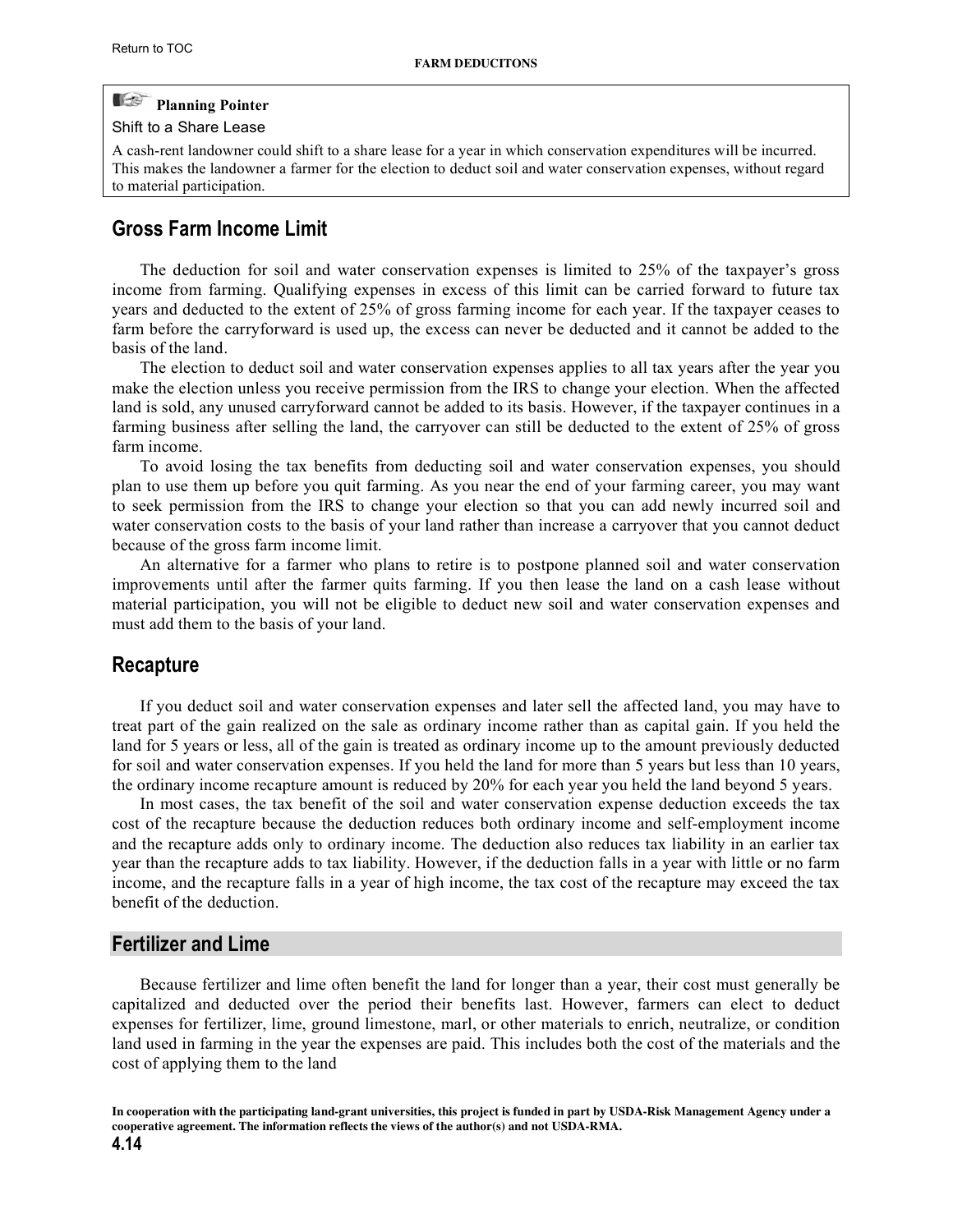## <span id="page-14-0"></span>**Cross Reference**

See the discussion of fertilizer and lime on page 21 of IRS Publication 225, *Farmer's Tax Guide (for 2010),* for [further information about deducting or capitalizing the cost of fertilizer and lime.](http://www.irs.gov/pub/irs-pdf/p225.pdf)

Most farmers elect to deduct these expenses in full in the year they are paid. However, you may want to spread the deduction over the years the fertilizer, lime, or other materials benefit the soil if you expect to be in a higher tax bracket in those later years.

## **Depreciation and I.R.C. § 179 Expensing**

The cost of assets (such as buildings, equipment, and breeding livestock) that farmers use to produce income generally cannot be deducted as an expense in the year the asset is purchased. Instead, the cost is deducted over the useful life of the asset. The cost-recovery rules give taxpayers several options for deducting the basis of assets. Assets used in a farming business are eligible for one or more of the following cost-recovery methods:

- 1. I.R.C. § 179 expensing allows taxpayers to elect to deduct part or all of the cost of qualifying assets in the year the assets are placed in service. The deduction is limited to the taxpayer's income from all businesses and is also limited to a set dollar amount that varies by tax year. Under current law, the dollar limit is \$500,000 for tax years beginning in 2011, \$125,000 for tax years beginning in 2012, and \$25,000 for tax years beginning after 2012.
- 2. The additional first-year depreciation (AFYD) rules allow taxpayers to deduct on their 2011 income tax returns 100% of the cost of qualifying assets that they purchase in 2011. In 2012, taxpayers can deduct 50% of the cost of qualifying assets purchased in 2012. Under current law, there is no AFYD provision for most assets purchased after 2012.
- 3. The depreciation rules establish a recovery period for each type of asset. For example, the recovery period for breeding hogs is 3 years; for cars and trucks, it is 5 years; for farm machinery and equipment, it is 7 years; and for farm buildings, it is 20 years. Farmers can choose a longer recovery period and a slower method of depreciation for assets if they want to save more of the total depreciation deduction for later years.

## **Cross Reference**

[See Chapter 7 of IRS Publication 225,](http://www.irs.gov/pub/irs-pdf/p225.pdf) *Farmer's Tax Guide (for 2010),* for further information about the costrecovery rules.

The cost-recovery rules result in a dizzying array of options for deducting the cost of the assets you buy to use in your farming business. Because some of your assets qualify for only some of the options, you must carefully choose the cost-recovery method you use for each asset. Managing your cost-recovery options to minimize your income tax liability is discussed in Chapter 5 of this guide.

## **Domestic Production Activities Deduction (DPAD)**

In 2004, Congress added the domestic production activities deduction (DPAD) to the Internal Revenue Code. The DPAD allows taxpayers to reduce their taxable income by up to 9% of their net income from most production activities in the United States, including production of commodities in a farming business. (Under a phase-in provision, the deduction rate was 3% in 2005 and 2006 and 6% in 2007, 2008, and 2009.)

- For 2010 and later years, the DPAD is limited to the least of three amounts:
	- 1. 9% of the net income from qualifying production,
- **In cooperation with the participating land-grant universities, this project is funded in part by USDA-Risk Management Agency under a**  2. 9% of modified adjusted gross income (9% of taxable income for a business entity), or

**cooperative agreement. The information reflects the views of the author(s) and not USDA-RMA.**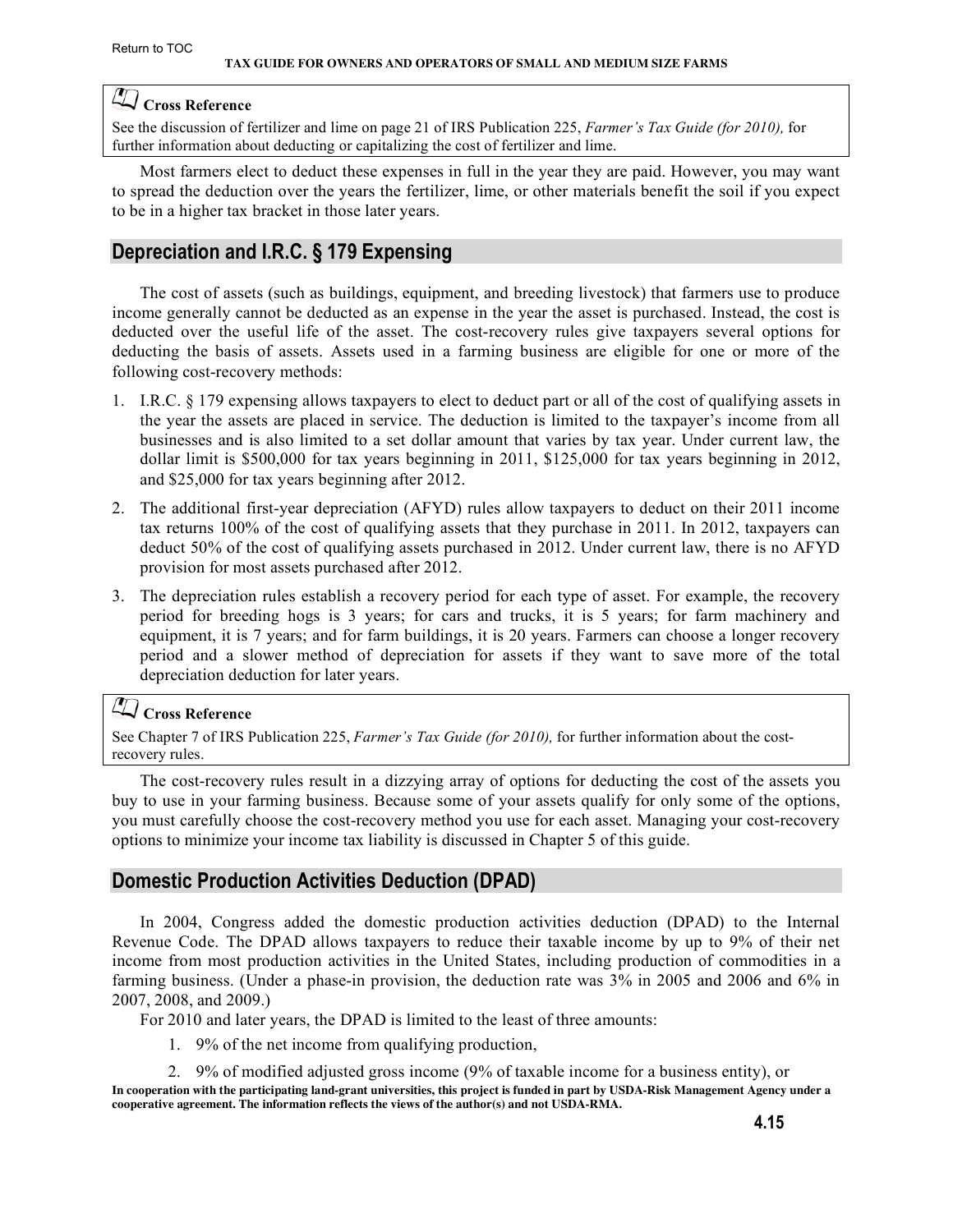3. 50% of the qualifying wages paid by the taxpayer for qualifying production during the year.

## <span id="page-15-0"></span>**Cross Reference**

See page 24 of IRS Publication 225, *Farmer's Tax Guide (for 2010),* [for further information on the DPAD.](http://www.irs.gov/pub/irs-pdf/p225.pdf)

## **50% of Wages Paid Limit**

The DPAD limit of 50% of qualifying wages paid reduces your DPAD to zero if you have no paid labor, and it severely limits the DPAD if you have very little paid labor. Therefore, you may save taxes by paying wages to family members who are working on the farm.

#### **Example 4.14 Wages for Spouse**

Carlos and Virginia Little Otter operate a farming business as Carlos's sole proprietorship. Before 2011, they reported all of the farm income as Carlos's self-employment on Carlos's Schedule F (Form 1040), Profit or Loss From Farming. Virginia was not paid a wage, so Carlos had no deduction for wages paid. Because Carlos had no qualifying wages, his DPAD was limited to 50% of zero, even though his net income from production and his modified adjusted gross income both exceed \$40,000.

Beginning in 2011, Carlos decided to pay Virginia \$15,000 per year (a reasonable wage for her work in the farming business). The wages are subject to FICA tax, which increases their taxes by \$1,682 but the wages reduce Carlos's self-employment tax which saves \$1,704. Paying the wages also allows Carlos to claim a \$7,500 DPAD, decreasing their tax by \$1,125. Therefore, the net savings from paying wages to Virginia is \$1,147.

Wages that are not subject to withholding are not qualifying wages for the DPAD limit. Consequently, the following farm wages are not included:

 $\mathcal{L}_\text{max}$  , where  $\mathcal{L}_\text{max}$  and  $\mathcal{L}_\text{max}$  and  $\mathcal{L}_\text{max}$ 

- 1. Wages paid in commodities
- 2. Wages paid for agricultural labor to a child under age 18
- 3. Compensation paid in nontaxable fringe benefits

Further, only wages that are paid for qualifying production count as part of the limit. For example, wages paid for custom-hire work do not count because custom hire is not a production activity that qualifies for the DPAD.

#### **Example 4.15 Non-Qualifying Wages**

If Carlos from Example 4.14 avoids FICA taxes by paying Virginia in commodities, her commodity wages will not qualify as wages for the DPAD limit. Similarly, if Carlos pays cash wages to their children under age 18 for their work in the farming business, the wages will not be qualifying wages for the DPAD limit.

 $\mathcal{L}_\text{max}$  , where  $\mathcal{L}_\text{max}$  and  $\mathcal{L}_\text{max}$  and  $\mathcal{L}_\text{max}$ 

## **Members of Cooperatives**

Members of cooperatives can claim their share of the cooperative's DPAD if the cooperative elects to pass the DPAD through to its patrons. Marketing commodities through a cooperative that passes its DPAD through to its members results in a greater DPAD deduction for most farmers for one or both of two reasons:

1. The member's share of the cooperative's DPAD is often greater than the DPAD the member could claim if he or she sold the commodity to a buyer that is not a cooperative.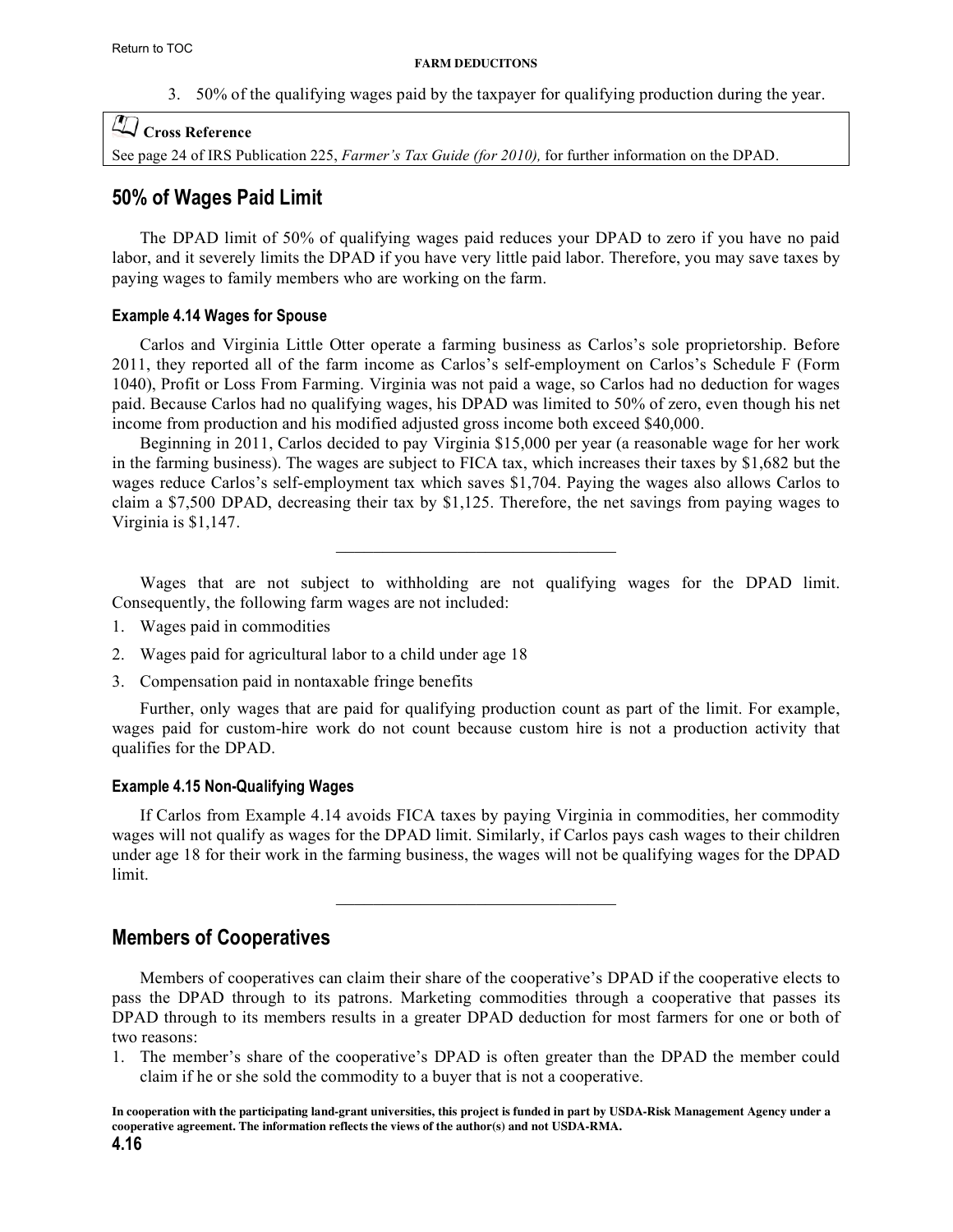#### <span id="page-16-0"></span>Return to TOC

#### **TAX GUIDE FOR OWNERS AND OPERATORS OF SMALL AND MEDIUM SIZE FARMS**

2. The member's DPAD is not limited by his or her modified adjusted gross income or qualifying wages.

#### **Example 4.16 DPAD from a Cooperative**

In 2011, Maggie O'Malley sold \$120,000 of corn to the local elevator (which is not a cooperative). Her total cost of producing the corn was \$90,000, including \$6,000 of wages. Her 2011 modified adjusted gross income was \$40,000.

Maggie's DPAD is \$2,700, which is the least of

- 1. \$2,700 (9% of her \$30,000 profit on the corn),
- 2. \$3,600 (9% of her \$40,000 modified adjusted gross income), or
- 3. \$3,000 (50% of her \$6,000 of qualifying wages).

If Maggie marketed her corn through a cooperative that elected to pass its DPAD through to its members and incurred expenses equal to 5% of its gross grain sales, Maggie's share of the cooperative's DPAD would be \$10,260. Because Maggie's DPAD is not limited by her own table income qualifying wages, she can claim the entire \$10,260 DPAD on her income tax return.

 $\mathcal{L}_\text{max}$  , where  $\mathcal{L}_\text{max}$  and  $\mathcal{L}_\text{max}$  and  $\mathcal{L}_\text{max}$ 

## **Hobby Farms**

Taxpayers who engage in an activity (such as raising horses) without an intent to make a profit can deduct the expenses of the activity only to the extent of income from the activity. Furthermore, the expenses can be deducted only as an itemized deduction that is subject to a 2% of adjusted gross income reduction, which means many taxpayers do not get the full benefit of the deduction.

The purpose of this *hobby loss* rule is to prevent taxpayers from deducting the cost of their personal activities from their taxable income from other sources.

## **Cross Reference**

[See pages 6 and 27 of IRS Publication 225,](http://www.irs.gov/pub/irs-pdf/p225.pdf) *Farmer's Tax Guide (for 2010),* for further information about the notfor-profit activity rules.

## **Presumption of Profit Motive**

An activity is presumed to be *engaged in for profit* if it produces a profit (gross income exceeding deductions) in 3 of 5 consecutive tax years. Horse breeding, training, showing, or racing activities meet the presumption if they show a profit in 2 of 7 consecutive tax years. If the taxpayer meets the threshold for the presumption, the IRS has the burden of proving the lack of a profit motive.

## **Factors in Determining Profit Motive**

If a taxpayer does not meet the 3- of 5-year (or 2- of 7-year) profit test, the burden of showing that a profit motive exists is borne by the taxpayer. The following nine factors help determine whether a taxpayer is engaged in an activity for profit:

- 1. The manner in which the taxpayer carries on the activity
- 2. The expertise of the taxpayer or the taxpayer's advisers
- 3. The time and effort expended by the taxpayer in carrying on the activity
- 4. The expectation that assets used in the activity will appreciate in value
- 5. The taxpayer's success in carrying on other similar (or dissimilar) activities